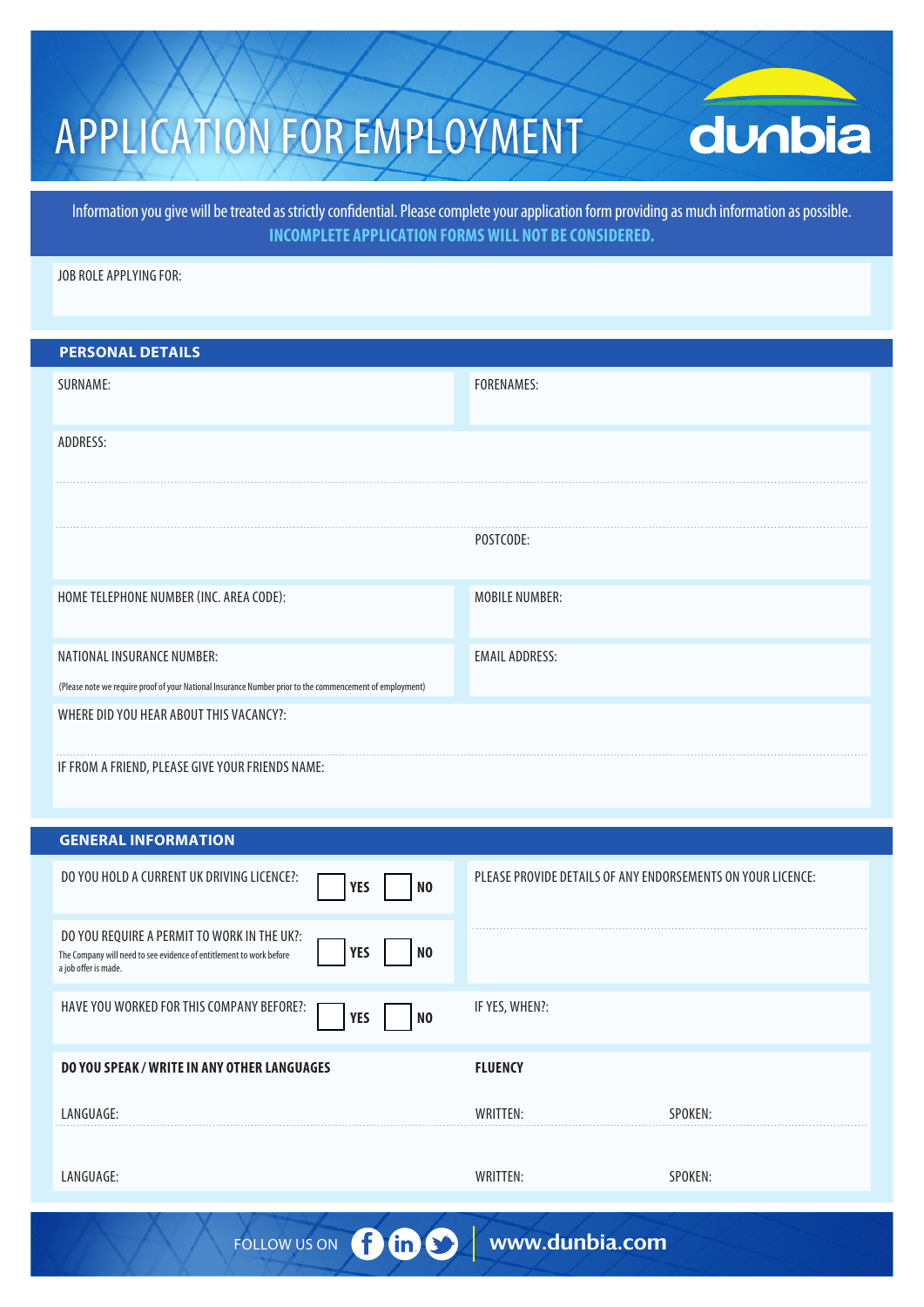## APPLICATION FOR EMPLOYMENT



### **EMPLOYMENT HISTORY**

| <b>CURRENT OR MOST RECENT EMPLOYMENT POSITION:</b>                                                                                                                                                                                                                                                |                                                                                                                                   |  |  |  |  |  |  |
|---------------------------------------------------------------------------------------------------------------------------------------------------------------------------------------------------------------------------------------------------------------------------------------------------|-----------------------------------------------------------------------------------------------------------------------------------|--|--|--|--|--|--|
| <b>EMPLOYER'S NAME AND ADDRESS:</b>                                                                                                                                                                                                                                                               |                                                                                                                                   |  |  |  |  |  |  |
|                                                                                                                                                                                                                                                                                                   | POSTCODE:                                                                                                                         |  |  |  |  |  |  |
| NATURE OF BUSINESS:                                                                                                                                                                                                                                                                               | NO. OF EMPLOYEES:                                                                                                                 |  |  |  |  |  |  |
| <b>EMPLOYMENT DATES</b><br>T0:<br>FROM:                                                                                                                                                                                                                                                           | POSITION HELD:                                                                                                                    |  |  |  |  |  |  |
| TASKS, DUTIES AND RESPONSIBILITIES:                                                                                                                                                                                                                                                               |                                                                                                                                   |  |  |  |  |  |  |
|                                                                                                                                                                                                                                                                                                   |                                                                                                                                   |  |  |  |  |  |  |
| GROSS SALARY/WAGE:                                                                                                                                                                                                                                                                                | <b>REASON FOR LEAVING:</b>                                                                                                        |  |  |  |  |  |  |
| (Including Bonus and Allowances)<br><b>EDUCATION AND QUALIFICATIONS</b>                                                                                                                                                                                                                           |                                                                                                                                   |  |  |  |  |  |  |
| PLEASE TELL US ABOUT YOUR EDUCATION AND ANY QUALIFICATIONS WHICH YOU FEEL ARE RELEVANT TO THE POST:                                                                                                                                                                                               |                                                                                                                                   |  |  |  |  |  |  |
|                                                                                                                                                                                                                                                                                                   |                                                                                                                                   |  |  |  |  |  |  |
|                                                                                                                                                                                                                                                                                                   |                                                                                                                                   |  |  |  |  |  |  |
| <b>CONVICTIONS</b><br>DO YOU HAVE A CRIMINAL RECORD?:                                                                                                                                                                                                                                             |                                                                                                                                   |  |  |  |  |  |  |
| <b>YES</b><br>N <sub>0</sub>                                                                                                                                                                                                                                                                      |                                                                                                                                   |  |  |  |  |  |  |
| Please declare any convictions that are not regarded as 'spent' under the Rehabilitation of Offenders Order (1978).                                                                                                                                                                               |                                                                                                                                   |  |  |  |  |  |  |
| <b>ADDITIONAL INFORMATION:</b>                                                                                                                                                                                                                                                                    |                                                                                                                                   |  |  |  |  |  |  |
| HAVE YOU EVER, OR ARE YOU CURRENTLY, WORKING<br><b>YES</b><br>N <sub>0</sub><br>FOR A MEDIA ORGANISATION E.G. PRESS/TV/RADIO ETC?:                                                                                                                                                                | HAVE YOU EVER OR ARE YOU CURRENTLY WORKING FOR<br><b>YES</b><br>N <sub>0</sub><br>AN ANIMAL WELFARE ORGANISATION E.G. ANIMAL AID? |  |  |  |  |  |  |
| PLEASE STATE YOUR REASONS FOR APPLYING FOR THIS JOB TOGETHER WITH ANY OTHER RELEVANT INFORMATION IN SUPPORT OF YOUR APPLICATION:                                                                                                                                                                  |                                                                                                                                   |  |  |  |  |  |  |
| CONTINUE ON AN ADDITIONAL SHEET IF NECESSARY. PLEASE DO NOT LEAVE THIS SECTION BLANK!                                                                                                                                                                                                             |                                                                                                                                   |  |  |  |  |  |  |
| <b>DECLARATION</b>                                                                                                                                                                                                                                                                                |                                                                                                                                   |  |  |  |  |  |  |
| I understand and accept that a candidate found to have given false information or to have wilfully suppressed any material fact will be liable to disqualification,<br>or if employed, to dismissal. The particulars given by me are complete and correct to the best of my knowledge and belief. |                                                                                                                                   |  |  |  |  |  |  |
| SIGNATURE:                                                                                                                                                                                                                                                                                        | DATE:                                                                                                                             |  |  |  |  |  |  |
| If returning this application form via email please type your name and date above to agree with the declaration                                                                                                                                                                                   |                                                                                                                                   |  |  |  |  |  |  |